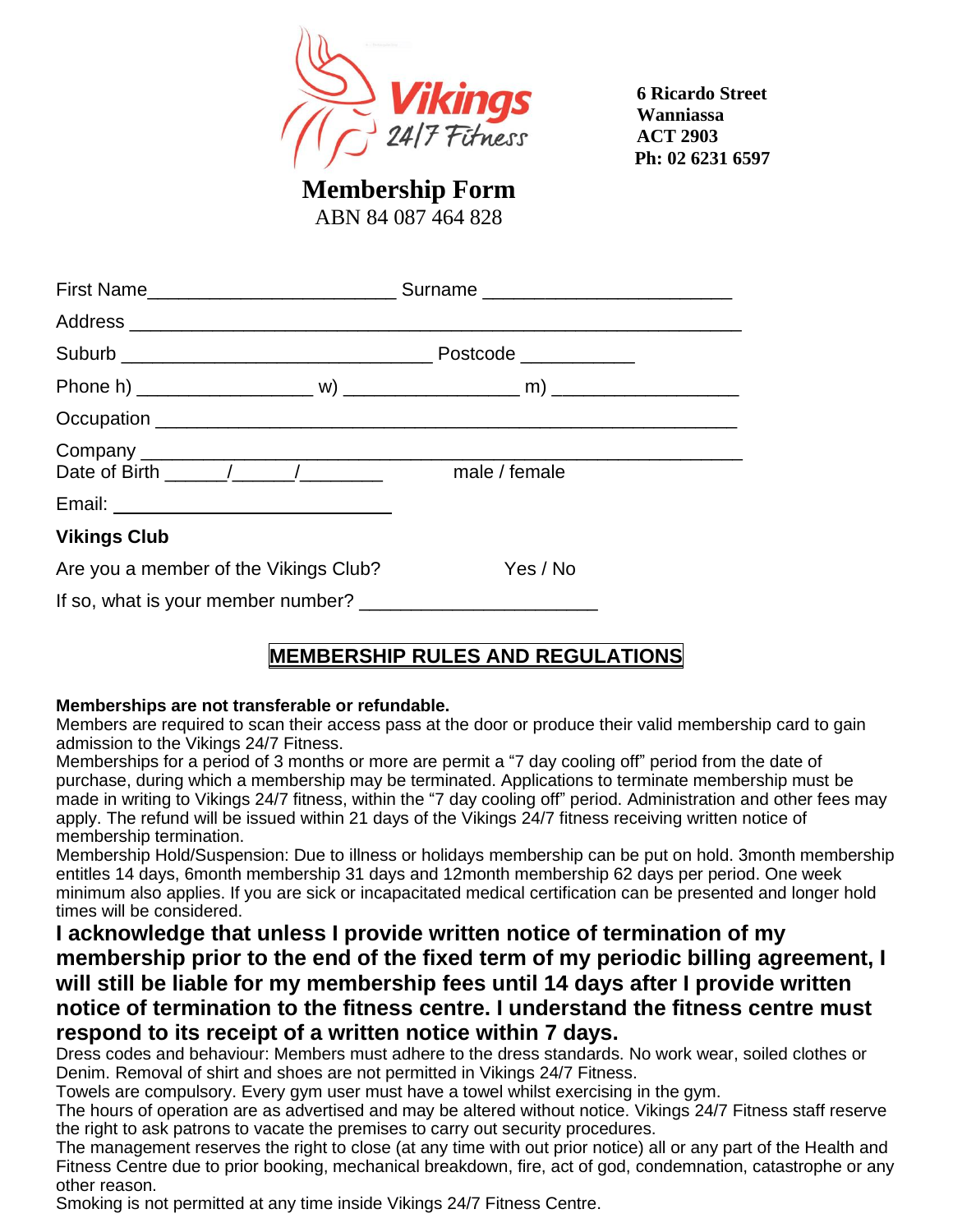I give permission to have my photograph taken and stored on the fitness centre data base. I accept that photo identification is required for security reasons.

I understand that to receive the discount prices, I must be a member of the Vikings Group and that I will provide proof of my membership if requested.

Members are required to read and abide by any other regulations as posted in/or around Vikings 24/7 Fitness. Failure to abide by any of the above rules and regulations can result in loss of membership privileges. After hour **access** is for members only.

Only the owner of the access pass is entitled to use it, **strictly no sharing**.

To obtain a pass you must have a **valid** photo ID.

Only valid access passes will allow entry, you **must** swipe in every visit including staffed hours. If your membership expires you will need to renew during staff hours.

Every member wanting to access the facility during non-staffed hours must have an access pass.

Multiple **members** may enter the door simultaneously. **Each individual** must swipe their **pass**.

**If I allow access** *to non-current* **pass holders with my access pass, my membership will be suspended and possibly terminated until I have contacted management. Payment for any person I allow in will also be at my expense. I must ensure the door closes behind me, strictly** *no tailgating* **permitted.**

My access pass **is my responsibility**. If I lose my access pass, I must report it as soon as I can. A replacement pass can be purchased during staffed hours.

**Casuals and non-access pass holders can only access the gym during staffed hours. They can continue to work out after the staff leave, once they sign the terms and conditions and present photo ID and Phone number for record. Change of address will need to be updated as required.**

It is my responsibility not to use any equipment which may adversely affect any medical condition. I hereby represent to Vikings 24/7 fitness and its director, officers, employees, contractors and agents that, to the best of my knowledge, I do not have any physical, medical or other disability or condition which may be affected or aggravated by, or which may result in any sickness, injury or death to me as a result of my use of the club or its facilities.

If I have any health or medical concerns now or after I join as a member of the club, I must obtain a medical clearance before commencing exercise at Vikings 24/7 fitness.

If I lift free weights it is highly recommended that I have a training partner. If I don't have a training partner, I will restrict my lifting to the safety rack provided and won't lift more than I can handle.

I will return the weights after use.

I will not drop or bang the weights together.

I will share gym weights equipment as required. I understand that if another patron wants to use the same equipment as me that a 20minute time limit applies to cardio equipment.

I will not use abusive, offensive or intimidating language to any other participant or staff.

The fitness class area and upstairs area access will be restricted to staffed times only.

**Age: 13-17: I understand that due to insurance guideline Parent/Guardian consent is required for participants 13-17 years of age and an induction to use the facility is compulsory.**

**Age:13-15: are limited to cardio and body weight exercises only within staffed hours, no 24hour access available. 13-15: No weight lifting permitted. (This includes BodyPump classes). Participation in BodyBalance, BodyStep, BodyAttack and Boxacise classes are permitted.**

**Video Surveillance**

For Security purposes Vikings 24/7 uses Video surveillance equipment to monitor the club on a 24-hour basis. By accepting this agreement, you acknowledge that accessing our facility you will be subject to video surveillance and recording.

Video surveillance is limited to the floor area only, and is not within the walls of the bathrooms or assessment rooms.

**OFF PEAK Membership** Gym only, no fitness classes included. Strictly limited to 5pm-5am weekdays (Must exit by 5am weekdays). Weekends: unrestricted hours. If you are found to be entering during peak times you will be contacted and asked to pay the full access membership price. Failure to pay, will lead to a pro-rata deduction of time off your membership.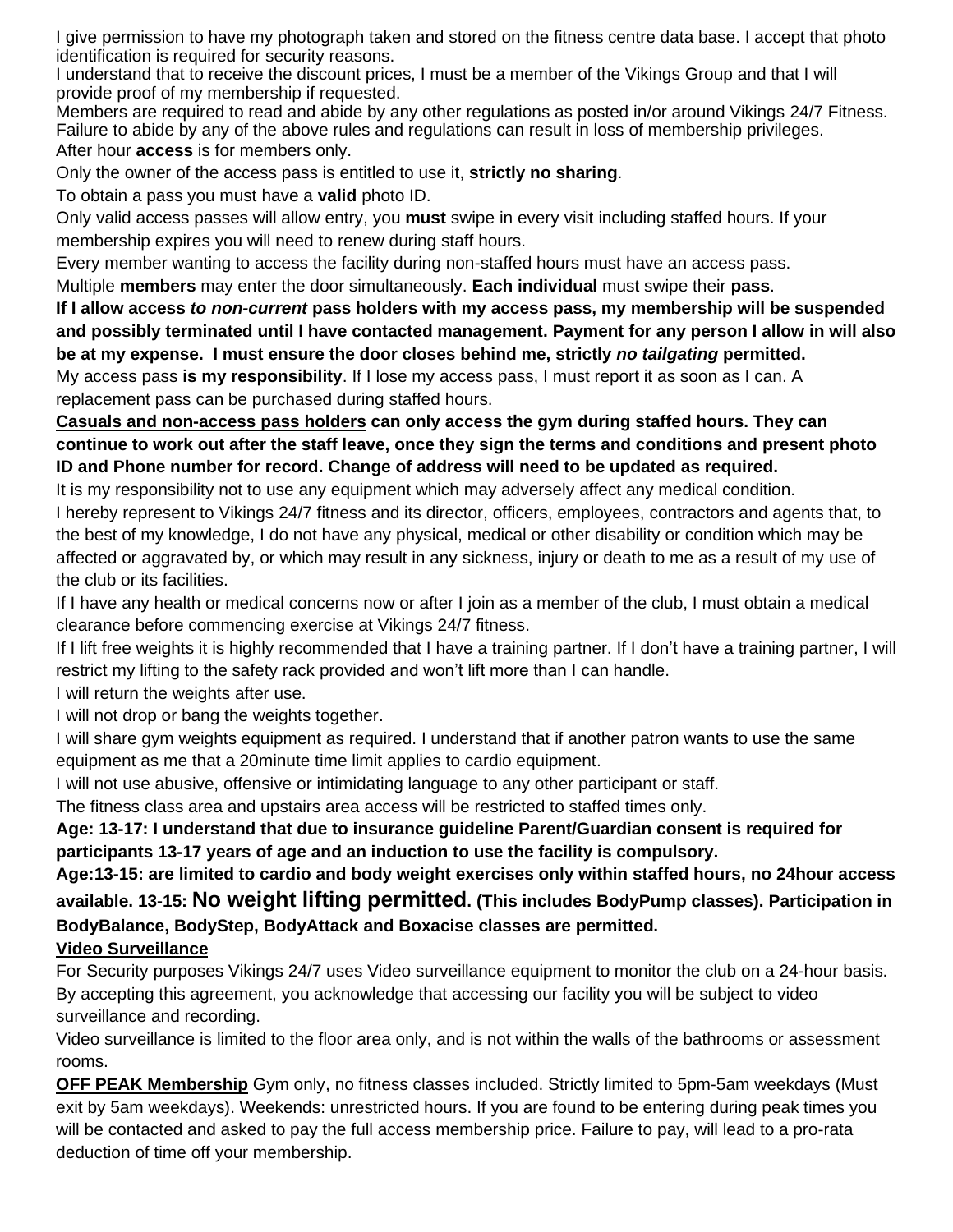#### **Liability of Property**

Vikings 24/7 Fitness is not liable for any personal property that is damaged, lost or stolen while on or around the club including, but not limited to, a vehicle or its contents or property left in a locker.

If I cause damage to the club or any equipment, I am liable for its cost of repair or replacement.

Lockers are supplied, during unstaffed hours I will need to carry a small padlock that I will remove after each use. Failure to remove the padlock will result in the padlock being removed at my expense. **Bags are not to** 

#### **be left on the gym floor**.

The Fitness Centre reception area will be strictly **no access** during unstaffed hours.

#### **Release of indemnity**

I use the facilities at Vikings 24/7 Fitness at my own risk and acknowledge that the use of the gym may involve risk of injury, whether caused by me or another party. By accepting this agreement, I agree that Vikings 24/7 fitness will not be liable for any loss, injury, damage or theft of property, belonging to or brought onto the club premises by me, or for any death, personal injury or illness on club premises, or from using our facilities or equipment.

This release does not apply if my death or injury results from gross negligence on Vikings part.

#### **Risk warning**

Vikings 24/7 Fitness warns that whilst you are on our premises using our club and recreational services, you are at risk of suffering physical harm or personal injury including broken bones, soft tissue injuries, joint injuries, permanent disability or death. These injuries may occur from you:

Slipping on wet floor

Being struck by weights

Colliding with equipment and activities; or incorrect use of equipment or club

You acknowledge that any such injury may result not only from your actions but from the actions, omission or negligence of others.

You acknowledge and agree that the above-mentioned injuries and potential causes of injuries are not exhaustive, and there are other unknown or anticipated risks that may result in injury, illness or death. You acknowledge that whilst every attempt is made to ensure that the recreational services and facilities provided by Vikings 24/7 Fitness are safe, there are some significant and inherent risks involved, and you agree that you are participating voluntarily at your own risk and responsibility, thereby exposing yourself to certain risks.

**DECLARATION:** I confirm that the information I have given on this application is correct and hereby apply to be considered for membership.

| Date                          |                                                                         |                       |                          |                  |                     |  |
|-------------------------------|-------------------------------------------------------------------------|-----------------------|--------------------------|------------------|---------------------|--|
|                               |                                                                         |                       |                          |                  |                     |  |
|                               |                                                                         |                       |                          |                  |                     |  |
|                               |                                                                         | <b>Staff Use Only</b> |                          |                  |                     |  |
| Amount ______________________ |                                                                         |                       |                          |                  |                     |  |
| <b>Membership Type</b>        |                                                                         |                       |                          |                  |                     |  |
|                               | Full Member Member Discount                                             | Student/Senior        | Vikings Staff            | DEBIT success    | <b>Fit Passport</b> |  |
|                               | Method of payment ____________________                                  |                       |                          |                  |                     |  |
|                               | Processed by __________________________                                 |                       |                          |                  |                     |  |
|                               | Vikings Club membership card sighted<br>Booked for a Fitness Assessment |                       | <b>YES</b><br><b>YES</b> | NO.<br><b>NO</b> |                     |  |

Photo taken YES NO